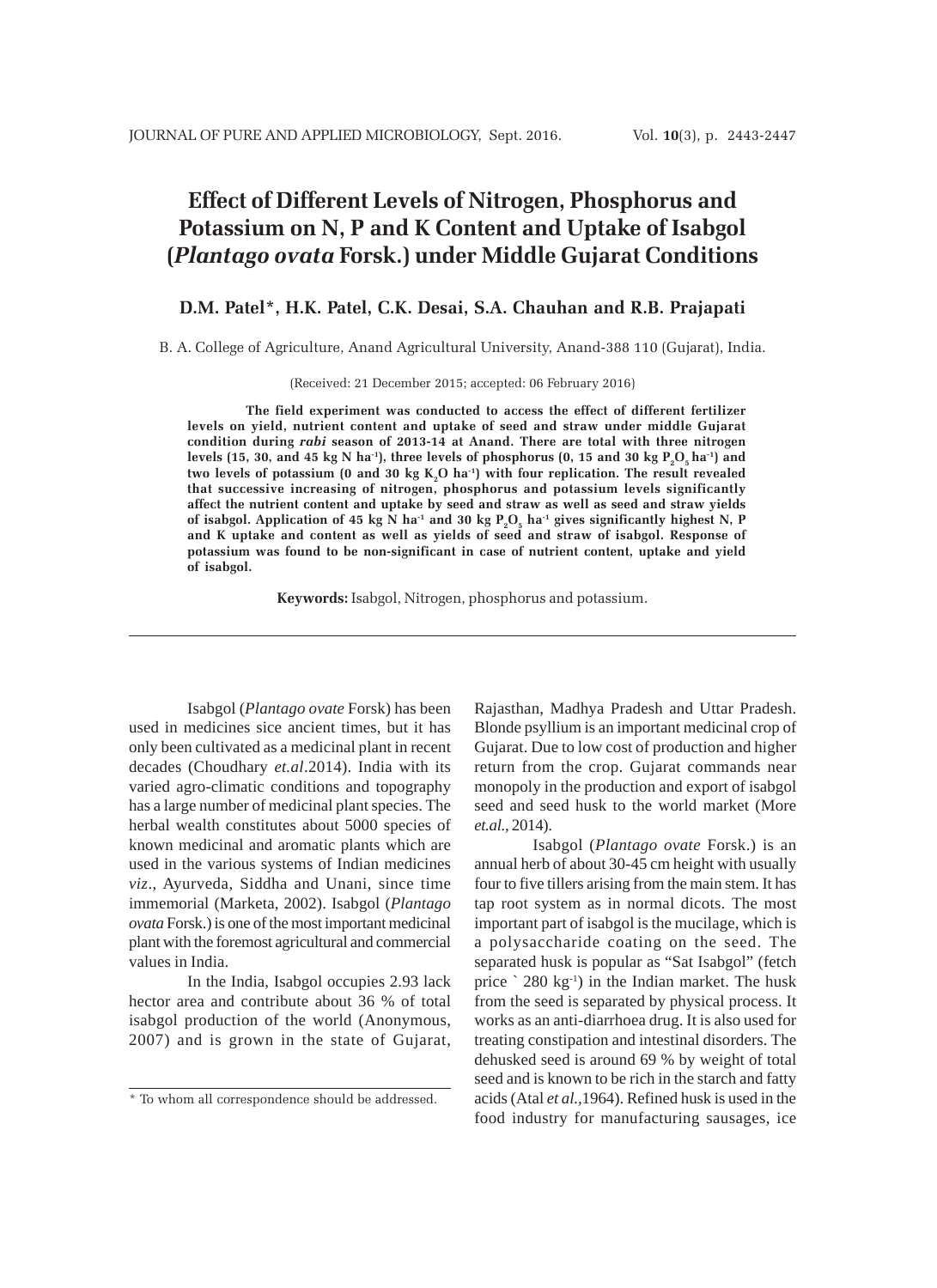creams and sauces. It is also used in dyeing, calico printing, setting lotions and in cosmetics. Nitrogen, phosphorus and potassium shortly are the three primary elements of fertilizer. Deficiency of nitrogen has very marked effect on plant growth. Insufficient nitrogen may reduce the yield drastically and also deteriorates the quality of the produce. Phosphorus play beneficial role in the root development, nodulation and stimulation of the symbiotic nitrogen fixation. Plant require relatively large amount of potassium and often can use more than the soil can supply. Potassium is the third most likely nutrient element to limit plant. Potash plays a critical role in the regulation of plant physiological functions: It strengthens the cell walls, aids in water retention, improves disease resistance and boost nitrogen and phosphate absorption. Enhancing these functions results in improved plant quality and increased yields.

## **MATERIALS AND METHODS**

A field experiment was conducted at College Agronomy Farm, B. A. College of Agriculture, Anand Agricultural University, Anand to find out the "Response of different levels of nitrogen, phosphorus and potassium on yield and quality of isabgol (*Plantago ovata* Forsk.) under middle Gujarat conditions" during *rabi* season of 2013-14. The experiment consist of eighteen treatment combination comprise of three nitrogen levels  $(15, 30 \text{ and } 45 \text{ kg N} \text{ ha}^{-1})$ , three phosphorus levels (0, 15 and  $30 \text{ kg} \, \text{P}_2\text{O}_5$  ha<sup>-1</sup>) and two potassium levels (0 and 30 kg  $K_2O$  ha-<sup>1</sup>). The field experiment was laid out in RBD (Factorial) with four replications.

The soil of experimental site was loamy sand in texture having good drainage capacity with pH 7.15. It was low in available nitrogen (242.50 kg ha-1), medium in available phosphorus (32.56 kg ha<sup>-1</sup>) and higher in available potash  $(284.20 \text{ kg} \text{ ha}^{-1})$ <sup>1</sup>). Nitrogen was given as per treatment in the form of urea. The full dose of phosphorus and potassium were applied in the form of SSP and MOP, respectively and half dose of nitrogen applied as a basal and remaining half was applied after one month of sowing as a top dressing. Full dose of P and K were applied at the time of sowing below the seed in furrows. The isabgol crop was sown at a spacing of 30 cm using the seed rate of  $4 \text{ kg ha}^{-1}$ .

J PURE APPL MICROBIO*,* **10**(3), SEPTEMBER 2016.

The available nitrogen from soil was calculated by alkaline  $KMnO_4$  method (Chopra and Kanwar, 1976) available phosphorous calculated by Olsen's method (Olsen *et.al.,*1954) and available potassium calculated by Flame photometric method (Jackson, 1973). Manual thining, weeding and hoeing were done at one month after sowing to provide an ideal environment to the crop. Light irrigation was given immediate after sowing ; however four to five irrigations were given as per requirement of crop. The values of "F" was worked out and compared with the value of table F at 5 % level of significance. The values of S. Em  $\pm$ , C. D. and C. V. % were also calculated [Cochram and Cox (1967)].

## **RESULTS AND DISCUSSION**

#### **Effect of levels of Nitrogen**

The results on seed and straw yields of isabgol (Table 1) indicated that the differences due to different nitrogen levels were found significant. An appraisal of data in Table 1 revealed that the seed and straw yields of isabgol displayed on increasing trend with increase in nitrogen levels from 15 to 45 kg N ha<sup>1</sup>. Significantly the maximum seed (1243 Kg ha<sup>-1</sup>) and straw (6459 Kg ha<sup>-1</sup>) yields were registered under the treatment  $N_3$  (45 Kg N ha<sup>-1</sup>). The increase in seed yield of isabgol under the treatments  $N_3$  (45 Kg N ha<sup>-1</sup>) and  $N_2$  (30 Kg N ha<sup>-1</sup>) were at the extent of 35.86 % and 21.86 %, respectively as compared to  $N_1$  (15 Kg N ha<sup>-1</sup>). The increase in straw yield of isabgol under the treatments  $N_3$  (45 Kg N ha<sup>-1</sup>) and  $N_2$  (30 Kg N ha<sup>-1</sup>) were at the extent of 28.64 % and 14.72 %, respectively as compared to  $N_1$  (15 Kg N ha<sup>-1</sup>). Significantly the lowest seed  $(915 \text{ Kg ha}^{-1})$  and straw  $(5021 \text{ Kg ha}^{-1})$  yields were found under the treatment  $N_1$  (15 Kg N ha<sup>-1</sup>). Yield of any crop plant depends on the source sink relationship and is the cumulative function of various growth parameter and yield attributing component of sink. The increase in seed and straw yields of isabgol due to different levels of nitrogen might be nitrogen is an essential constituent of plant tissue and involved in cell devision and cell elongation, its beneficial effect on growth and yield characters of plant. The positive role played by the nutrient on growth and metaboism of plants, which increased the accumulation of matter in plant. Other reason might be due to favourable influence of N on growth and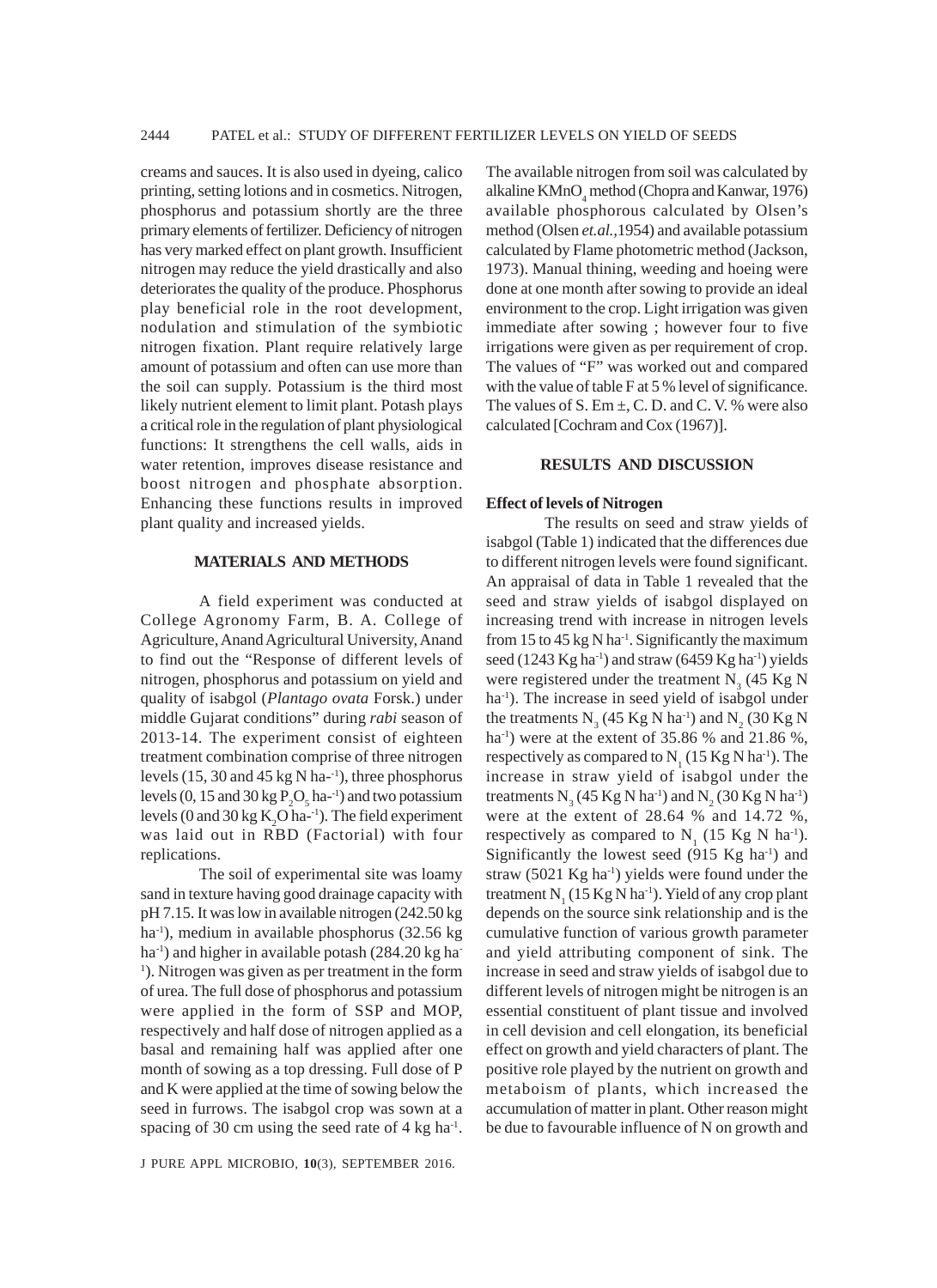| Treatment                                           | Yield $(kg ha-1)$<br>Seed<br><b>Straw</b> |           | Nitrogen<br>Content $(\%)$ |              | Phosphorus<br>$content(\% )$ |              | Potassium<br>$content(\% )$ |              |
|-----------------------------------------------------|-------------------------------------------|-----------|----------------------------|--------------|------------------------------|--------------|-----------------------------|--------------|
|                                                     |                                           |           | Seed                       | <b>Straw</b> | Seed                         | <b>Straw</b> | Seed                        | <b>Straw</b> |
| Nitrogen levels $(kg ha^{-1})$ (N)                  |                                           |           |                            |              |                              |              |                             |              |
| $N_i - 15$                                          | 915                                       | 5021      | 1.17                       | 1.43         | 1.49                         | 1.30         | 1.50                        | 1.42         |
| $N_{2}$ - 30                                        | 1115                                      | 5760      | 1.36                       | 1.55         | 1.63                         | 1.44         | 1.60                        | 1.55         |
| $N_{3}$ - 45                                        | 1243                                      | 6459      | 1.66                       | 1.77         | 1.79                         | 1.71         | 1.70                        | 1.72         |
| $S.$ Em. $+$                                        | 31                                        | 139       | 0.02                       | 0.03         | 0.01                         | 0.02         | 0.03                        | 0.02         |
| C.D. $(P=0.05)$                                     | 89                                        | 395       | 0.06                       | 0.08         | 0.04                         | 0.06         | 0.08                        | 0.05         |
| Phosphorus levels (kg ha <sup>-1</sup> ) $(P_2O_5)$ |                                           |           |                            |              |                              |              |                             |              |
| $P_1 - 0$                                           | 998                                       | 5427      | 1.33                       | 1.53         | 1.59                         | 1.44         | 1.57                        | 1.51         |
| $P_{2}$ - 15                                        | 1096                                      | 5752      | 1.39                       | 1.61         | 1.63                         | 1.45         | 1.61                        | 1.58         |
| $P_{3}$ - 30                                        | 1179                                      | 6062      | 1.47                       | 1.61         | 1.70                         | 1.55         | 1.62                        | 1.60         |
| $S.$ Em. $+$                                        | 31                                        | 139       | 0.02                       | 0.03         | 0.01                         | 0.02         | 0.03                        | 0.02         |
| C.D. $(P=0.05)$                                     | 89                                        | 395       | 0.06                       | <b>NS</b>    | 0.05                         | 0.06         | <b>NS</b>                   | 0.05         |
| Potassium levels (kg ha <sup>-1</sup> ) $(K, O)$    |                                           |           |                            |              |                              |              |                             |              |
| $K_{1}$ - 0                                         | 1054                                      | 5669      | 1.37                       | 1.58         | 1.63                         | 1.46         | 1.60                        | 1.55         |
| $K_{2}$ - 30                                        | 1128                                      | 5824      | 1.42                       | 1.59         | 1.64                         | 1.50         | 1.60                        | 1.58         |
| $S. Em. +$                                          | 26                                        | 113       | 0.01                       | 0.02         | 0.01                         | 0.02         | 0.02                        | 0.01         |
| C.D. $(P=0.05)$                                     | <b>NS</b>                                 | NS.       | <b>NS</b>                  | <b>NS</b>    | <b>NS</b>                    | <b>NS</b>    | <b>NS</b>                   | <b>NS</b>    |
| Interactions                                        | <b>NS</b>                                 | <b>NS</b> | <b>NS</b>                  | <b>NS</b>    | <b>NS</b>                    | <b>NS</b>    | <b>NS</b>                   | <b>NS</b>    |
| C.V. %                                              | 14.1                                      | 11.85     | 7.36                       | 8.20         | 5.21                         | 6.99         | 8.57                        | 5.46         |

**Table 1.** Effect of different levels of nitrogen, phosphorus and potassium on yield and nutrients content of Isabgol

**Table 2.** Effect of different levels of nitrogen, phosphorus and potassium on nutrients uptake of Isabgol

| Treatment                                           |           | Nitrogen uptake<br>$(kg ha^{-1})$ | Phosphorus uptake<br>$(kg ha^{-1})$ |           | Potassium uptake<br>$(kg ha^{-1})$ |           |
|-----------------------------------------------------|-----------|-----------------------------------|-------------------------------------|-----------|------------------------------------|-----------|
|                                                     | Seed      | Straw                             | Seed                                | Straw     | Seed                               | Straw     |
| Nitrogen levels $(kg ha^{-1})$ (N)                  |           |                                   |                                     |           |                                    |           |
| $N_i - 15$                                          | 10.71     | 71.85                             | 13.67                               | 65.58     | 13.71                              | 71.65     |
| $N_{2}$ - 30                                        | 15.22     | 89.92                             | 18.23                               | 83.26     | 17.85                              | 89.27     |
| $N_{3}$ - 45                                        | 20.75     | 114.60                            | 22.31                               | 110.63    | 21.12                              | 111.53    |
| $S. Em. +$                                          | 0.52      | 3.02                              | 0.55                                | 2.72      | 0.55                               | 2.53      |
| C.D. $(P=0.05)$                                     | 1.49      | 8.58                              | 1.57                                | 7.73      | 1.57                               | 7.18      |
| Phosphorus levels (kg ha <sup>-1</sup> ) $(P_2O_5)$ |           |                                   |                                     |           |                                    |           |
| $P_1 - 0$                                           | 13.47     | 83.92                             | 16.01                               | 78.97     | 15.79                              | 82.54     |
| $P_{2}$ - 15                                        | 15.45     | 93.57                             | 18.03                               | 85.05     | 17.66                              | 91.98     |
| $P_{3}$ - 30                                        | 17.75     | 98.89                             | 20.17                               | 95.44     | 19.23                              | 97.93     |
| $S. Em. +$                                          | 0.52      | 3.02                              | 0.55                                | 2.72      | 0.55                               | 2.53      |
| C.D. $(P=0.05)$                                     | 1.49      | 8.58                              | 1.57                                | 7.73      | 1.57                               | 7.18      |
| Potassium levels (kg ha <sup>-1</sup> ) $(K, O)$    |           |                                   |                                     |           |                                    |           |
| $K_{1}$ - 0                                         | 14.75     | 90.60                             | 17.35                               | 84.14     | 16.94                              | 88.96     |
| $K_{2}$ - 30                                        | 16.37     | 93.65                             | 18.79                               | 88.84     | 18.18                              | 92.67     |
| $S. Em. +$                                          | 0.74      | 2.46                              | 0.45                                | 2.22      | 0.45                               | 2.06      |
| C.D. $(P=0.05)$                                     | <b>NS</b> | <b>NS</b>                         | <b>NS</b>                           | <b>NS</b> | <b>NS</b>                          | <b>NS</b> |
| Interactions                                        | <b>NS</b> | <b>NS</b>                         | <b>NS</b>                           | <b>NS</b> | <b>NS</b>                          | <b>NS</b> |
| C.V. %                                              | 16.53     | 16.05                             | 14.96                               | 15.42     | 15.46                              | 13.64     |

J PURE APPL MICROBIO*,* **10**(3), SEPTEMBER 2016.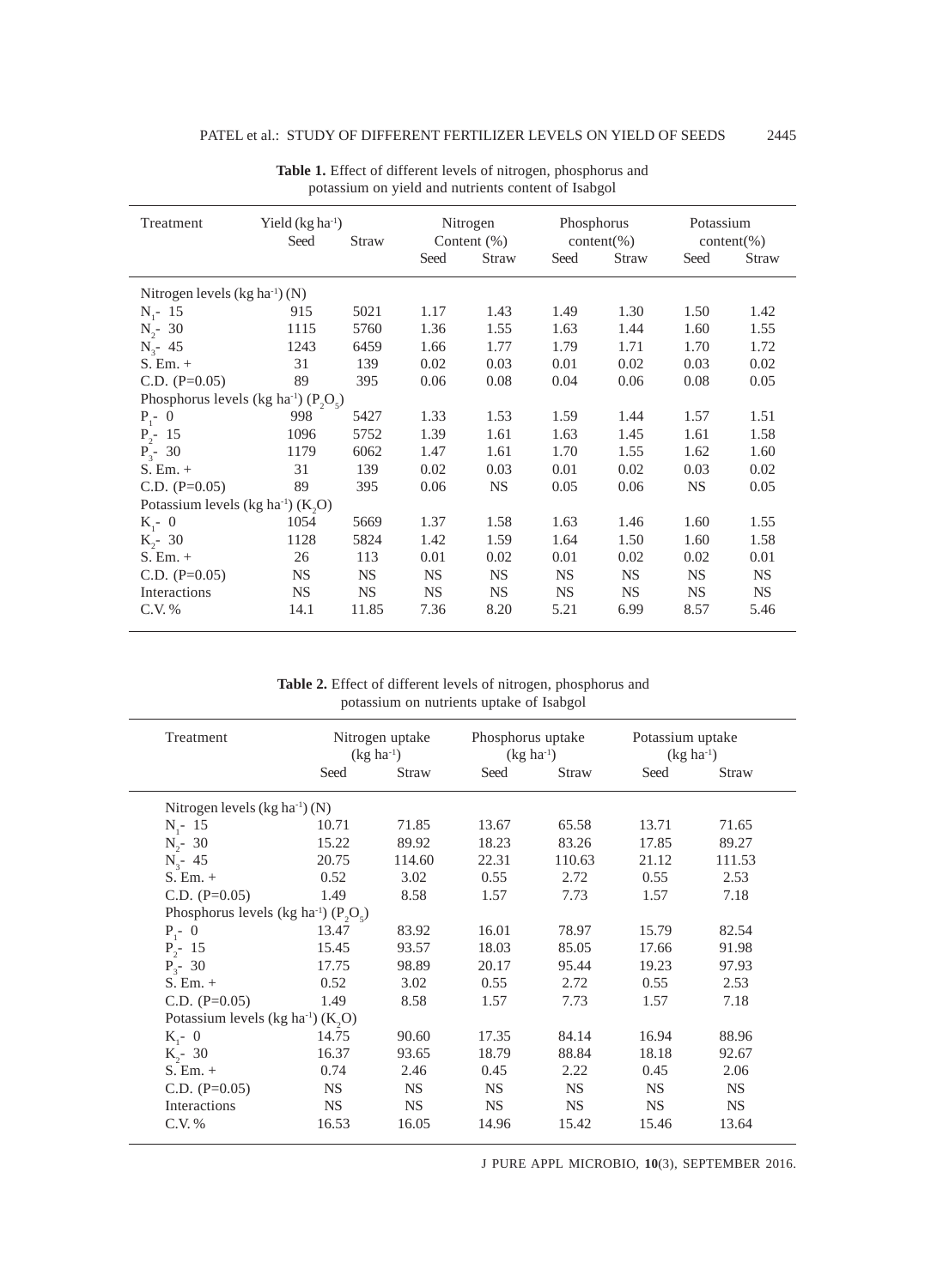yield attributes *viz.,* number of tillers per plant, effective number of spikes per plant and length of spike which were important growth and yield attributes having significant positive correlation with the seed yield. As the grain yield is a product of yield attributing character, increase in their values resulted in increased seed and straw yields. The results are in conformity with the findings of Kumavat *et al.* (2002), Yadav *et al.* (2003), Wankhede *et al.* (2005) and Mir *et al.* (2007).

Effect of different nitrogen levels was found significant on the nitrogen, phosphorus and potassium content of seed and straw of isabgol. Application of 45 kg N ha<sup>-1</sup> (N<sub>3</sub>) was recorded significantly the highest nitrogen content of seed (1.66 %) and straw (1.77 %), phosphorus content of seed (1.79 %) and straw (1.71 %) and potassium content of seed (1.70 %) and straw (1.72 %).

Data presented in Table-2 indicated that significantly the highest nitrogen uptake of seed  $(20.75 \text{ kg ha}^{-1})$  and straw  $(114.60 \text{ kg ha}^{-1})$ , phosphorus uptake of seed  $(22.31 \text{ kg ha}^{-1})$  and straw  $(110.63 \text{ kg} \text{ ha}^{-1})$  as well as potassium uptake of seed  $(21.12 \text{ kg} \text{ ha}^{-1})$  and straw  $(111.53 \text{ kg} \text{ ha}^{-1})$  was noted in treatment  $N_3$  (45 kg N ha<sup>-1</sup>).

## **Effect of levels of phosphorus**

In Indian Agriculture, phosphorus is second in importance to nitrogen. Phosphorous is essential for growth and productivity of plants. It plays an important role in plants in many physiological activities such as cell division, photosynthesis and development of good root system and utilization of carbohydrate.

The results on seed and straw yields of isabgol (Table 1) indicated that the differences due to different phosphorus levels were found significant. It was apparently from the results that the seed and straw yields of isabgol displayed on increasing trend with the different phosphorus levels. The significantly maximum seed (1179 Kg ha<sup>-1</sup>) and straw (6062 Kg ha<sup>-1</sup>) yields were registered under the treatment  $P_3$  (30 Kg  $P_2O_5$  ha<sup>-1</sup>), however it was at par with treatment  $P_2$  (15 kg  $P_2O_5$  ha<sup>-1</sup>). The lower seed (998 kg ha $^{-1}$ ) and straw (5427 kg ha-<sup>1</sup>) yields were observed with treatment  $P_1$  (control) which was at par with treatment  $P_2$  (15 kg  $P_2O_5$  ha-<sup>1</sup>) for straw yield. The increase in seed yield of isabgol under the treatments  $P_3$  (30 Kg  $P_2O_5$  ha<sup>-1</sup>) and  $P_2$  (15 kg  $P_2O_5$  ha<sup>-1</sup>) were at the extent of 18.14 % and 9.82 %, respectively as compared to  $P_1$ 

J PURE APPL MICROBIO*,* **10**(3), SEPTEMBER 2016.

(control). The increase in straw yield of isabgol under the treatments  $P_3$  (30 Kg  $P_2O_5$  ha<sup>-1</sup>) and  $P_2$  (15  $kg P<sub>2</sub>O<sub>5</sub>$  ha<sup>-1</sup>) were at the extent of 11.70 % and 5.99 %, respectively as compared to  $P_1$  (control). The increase in seed and straw yields of isabgol due to levels of phosphorus might be due to favourable influence of P on growth and yield attributes *viz.,* number of tillers per plant, effective number of spikes per plant and length of spike. Which were important growth and yield attributes having significant positive correlation with the seed yields. The higher yields of isabgol seed and straw obtained by application of 30 kg  $P_2O_5$  ha<sup>-1</sup>. The results are conformity with the findings of Jadav *et al.* (2000) and Utgikar *et al.* (2003).

Perusal of data presented in Table-1 indicated that significantly the highest nitrogen content in seed (1.47 %), phosphorus content in seed  $(1.70\%)$  and straw  $(1.55\%)$  and potassium content in straw  $(1.60\%)$  was noted in treatment  $P_{3}$  $(30 \text{ kg } P_2O_5 \text{ ha}^{-1})$  over the rest of phosphorus levels.

Application of 30 kg  $P_2O_5$  ha<sup>-1</sup> ( $P_3$ ) recorded significantly the highest nitrogen uptake of seed  $(17.75 \text{ kg} \text{ ha}^{-1})$  and straw  $(98.89 \text{ kg} \text{ ha}^{-1})$ , phosphorus uptake of seed  $(20.17 \text{ kg ha}^{-1})$  and straw  $(95.44 \text{ kg} \text{ ha}^{-1})$ . Significantly higher potassium uptake of seed  $(19.23 \text{ kg} \text{ ha}^{-1})$  and straw  $(97.93 \text{ kg} \text{ h})$ ha<sup>-1</sup>) compared to other phosphorus levels. The highest nutrient uptake obtained by application of  $45 \text{ kg N}$  ha<sup>-1</sup> might be due to increase in nutrient content by isabgol crop and the results are conformity with the findings of Mann and Vyas (1999).

### **Effect of levels of potassium**

The appraisal of mean data (Table-1) pertaining to the influence of different potassium levels on the seed and straw yields of isabgol indicated that there existed non-significant difference. However, maximum seed  $(1128 \text{ kg ha}^{-1})$ and straw  $(5824 \text{ kg} \text{ ha}^{-1})$  yields of isabgol recorded at application of potassium at 30 kg ha-1.Response of potassium was found to be non-significant in case of nutrient content and uptake by seed and straw.

#### **REFERENCES**

1. Anonymous. Indian Economic survey. Directorate of Economics and Statistics, Department of Agriculture and Co-operation,